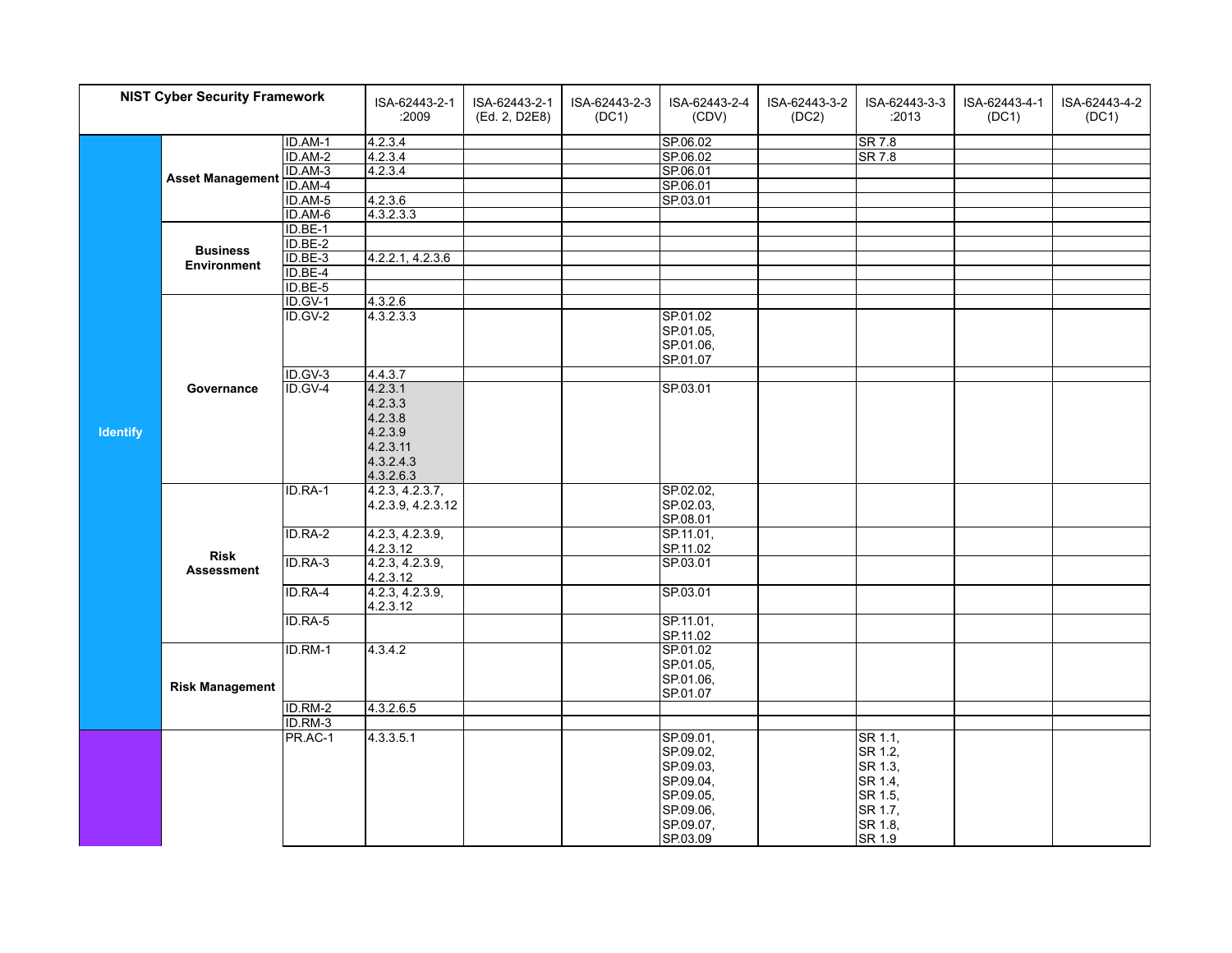| <b>NIST Cyber Security Framework</b> |                      |         | ISA-62443-2-1<br>:2009 | ISA-62443-2-1<br>(Ed. 2, D2E8) | ISA-62443-2-3<br>(DC1) | ISA-62443-2-4<br>(CDV) | ISA-62443-3-2<br>(DC2) | ISA-62443-3-3<br>:2013     | ISA-62443-4-1<br>(DC1) | ISA-62443-4-2<br>(DC1) |
|--------------------------------------|----------------------|---------|------------------------|--------------------------------|------------------------|------------------------|------------------------|----------------------------|------------------------|------------------------|
|                                      |                      | PR.AC-2 | 4.3.3.3.2,             |                                |                        |                        |                        |                            |                        |                        |
|                                      |                      |         | 4.3.3.3.8              |                                |                        |                        |                        |                            |                        |                        |
|                                      |                      | PR.AC-3 | 4.3.3.6.6              |                                |                        | SP.07.01,              |                        | SR 1.13,                   |                        |                        |
|                                      |                      |         |                        |                                |                        | SP.07.02,              |                        | SR 2.6                     |                        |                        |
|                                      |                      |         |                        |                                |                        | SP.07.03,              |                        |                            |                        |                        |
|                                      | <b>Access</b>        |         |                        |                                |                        | SP.07.04,              |                        |                            |                        |                        |
|                                      | Control              | PR.AC-4 | 4.3.3.7.3              |                                |                        | SP.05.05<br>SP.03.09,  |                        | SR 2.1                     |                        |                        |
|                                      |                      |         |                        |                                |                        | SP.09.01,              |                        |                            |                        |                        |
|                                      |                      |         |                        |                                |                        | SP.09.03,              |                        |                            |                        |                        |
|                                      |                      |         |                        |                                |                        | SP.09.04               |                        |                            |                        |                        |
|                                      |                      | PR.AC-5 | 4.3.3.4                |                                |                        | SP.03.02,              |                        | SR 3.1,                    |                        |                        |
|                                      |                      |         |                        |                                |                        | SP.03.03,              |                        | SR 3.8                     |                        |                        |
|                                      |                      |         |                        |                                |                        | SP.03.04,              |                        |                            |                        |                        |
|                                      |                      |         |                        |                                |                        | SP.03.12,              |                        |                            |                        |                        |
|                                      |                      |         |                        |                                |                        | SP.04.01,              |                        |                            |                        |                        |
|                                      |                      |         |                        |                                |                        | SP.04.02,              |                        |                            |                        |                        |
|                                      |                      |         |                        |                                |                        | SP.04.03,              |                        |                            |                        |                        |
|                                      |                      |         |                        |                                |                        | SP.05.02,              |                        |                            |                        |                        |
|                                      |                      |         |                        |                                |                        | SP.05.03               |                        |                            |                        |                        |
|                                      |                      | PR.AT-1 | 4.3.2.4.2              |                                |                        |                        |                        |                            |                        |                        |
|                                      |                      | PR.AT-2 | 4.3.2.4.2,             |                                |                        |                        |                        |                            |                        |                        |
|                                      |                      | PR.AT-3 | 4.3.2.4.3<br>4.3.2.4.2 |                                |                        | SP.01.01,              |                        |                            |                        |                        |
|                                      |                      |         |                        |                                |                        | SP.01.02,              |                        |                            |                        |                        |
|                                      |                      |         |                        |                                |                        | SP.01.03,              |                        |                            |                        |                        |
|                                      |                      |         |                        |                                |                        | SP.01.04,              |                        |                            |                        |                        |
|                                      |                      |         |                        |                                |                        | SP.01.05,              |                        |                            |                        |                        |
|                                      | <b>Awareness</b>     |         |                        |                                |                        | SP.01.06,              |                        |                            |                        |                        |
|                                      | &<br><b>Training</b> |         |                        |                                |                        | SP.01.07               |                        |                            |                        |                        |
|                                      |                      | PR.AT-4 | 4.3.2.4.2              |                                |                        |                        |                        |                            |                        |                        |
|                                      |                      | PR.AT-5 | 4.3.2.4.2              |                                |                        | SP.01.01,              |                        |                            |                        |                        |
|                                      |                      |         |                        |                                |                        | SP.01.02,              |                        |                            |                        |                        |
|                                      |                      |         |                        |                                |                        | SP.01.03,              |                        |                            |                        |                        |
|                                      |                      |         |                        |                                |                        | SP.01.04,              |                        |                            |                        |                        |
|                                      |                      |         |                        |                                |                        | SP.01.05,<br>SP.01.06, |                        |                            |                        |                        |
|                                      |                      |         |                        |                                |                        | SP.01.07               |                        |                            |                        |                        |
|                                      |                      | PR.DS-1 |                        |                                |                        | SP.03.11,              |                        | SR 3.4,                    |                        |                        |
|                                      |                      |         |                        |                                |                        | SP.03.12,              |                        | SR 4.1                     |                        |                        |
|                                      |                      |         |                        |                                |                        | SP.03.13               |                        |                            |                        |                        |
|                                      |                      | PR.DS-2 |                        |                                |                        | SP.03.10,              |                        | SR 3.1,                    |                        |                        |
|                                      |                      |         |                        |                                |                        | SP.03.11,              |                        | SR 3.8,                    |                        |                        |
|                                      |                      |         |                        |                                |                        | SP.03.12               |                        | SR 4.1,                    |                        |                        |
|                                      |                      |         |                        |                                |                        |                        |                        | SR 4.2                     |                        |                        |
|                                      |                      | PR.DS-3 | 4.3.3.3.9              |                                |                        |                        |                        | SR 4.2                     |                        |                        |
|                                      |                      | PR.DS-4 |                        |                                |                        |                        |                        | $\overline{\text{SR 7.1}}$ |                        |                        |
|                                      | <b>Data</b>          |         |                        |                                |                        |                        |                        | SR 7.2                     |                        |                        |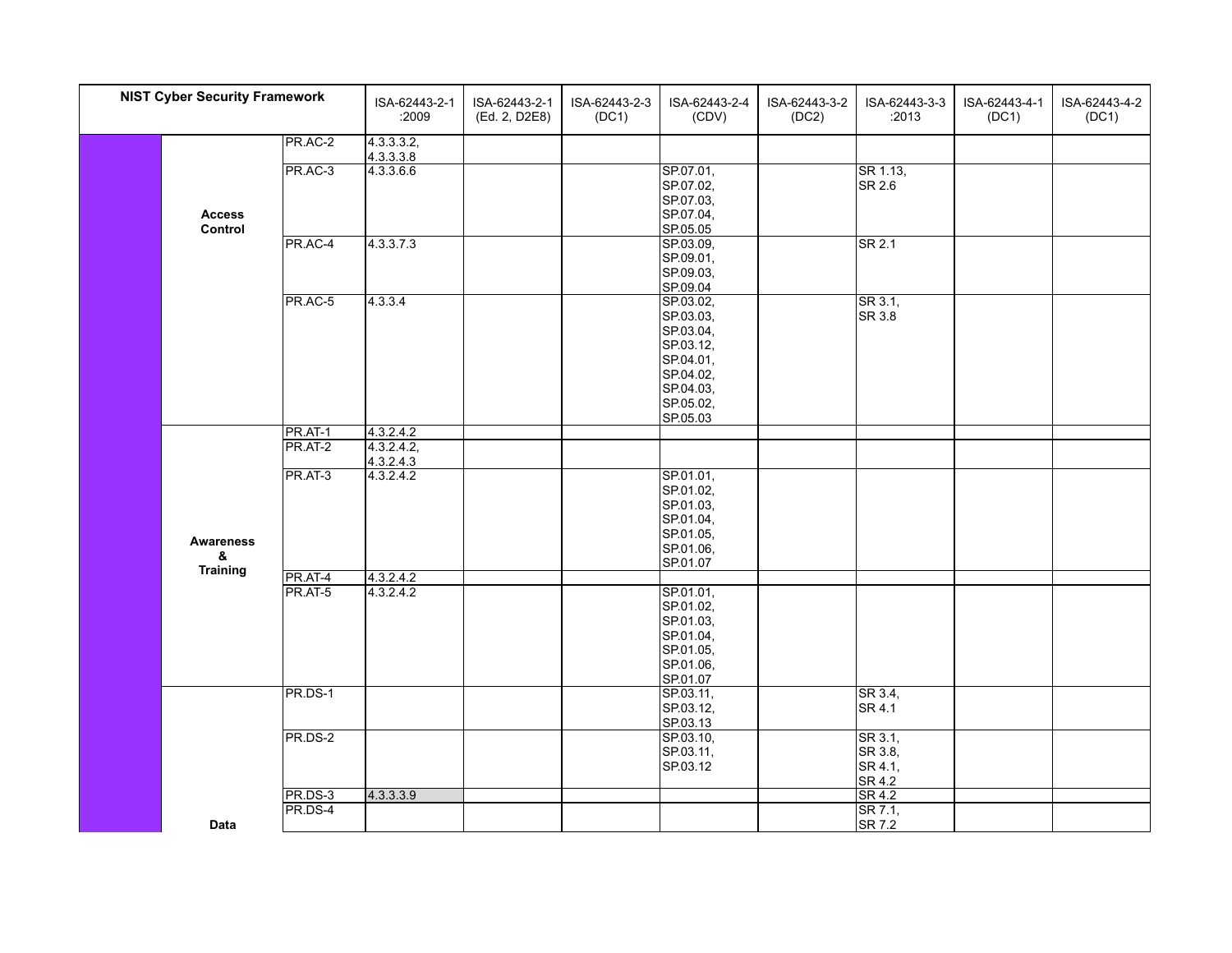| <b>NIST Cyber Security Framework</b> |                                                           |                    | ISA-62443-2-1<br>:2009                                        | ISA-62443-2-1<br>(Ed. 2, D2E8)     | ISA-62443-2-3<br>(DC1) | ISA-62443-2-4<br>(CDV)              | ISA-62443-3-2<br>(DC2) | ISA-62443-3-3<br>:2013                                                                   | ISA-62443-4-1<br>(DC1) | ISA-62443-4-2<br>(DC1) |
|--------------------------------------|-----------------------------------------------------------|--------------------|---------------------------------------------------------------|------------------------------------|------------------------|-------------------------------------|------------------------|------------------------------------------------------------------------------------------|------------------------|------------------------|
|                                      | <b>Security</b>                                           | PR.DS-5            |                                                               |                                    |                        | SP.03.11,<br>SP.03.12,<br>SP.03.13  |                        | SR 5.2                                                                                   |                        |                        |
|                                      |                                                           | PR.DS-6            |                                                               |                                    |                        | SP.03.11,<br>SP.03.12               |                        |                                                                                          |                        |                        |
|                                      |                                                           | PR.DS-7            |                                                               |                                    |                        | SP.03.05,<br>SP.09.03,<br>SP.09.04  |                        |                                                                                          |                        |                        |
|                                      |                                                           | PR.DS-8            |                                                               |                                    |                        |                                     |                        |                                                                                          |                        |                        |
|                                      |                                                           | PR.DS-9            |                                                               |                                    |                        |                                     |                        |                                                                                          |                        |                        |
|                                      |                                                           | PR.IP-1            | 4.3.4.3.2,<br>4.3.4.3.3                                       |                                    |                        | SP.06.01,<br>SP.06.02,<br>SP.06.03  |                        | <b>SR 7.6</b>                                                                            |                        |                        |
|                                      |                                                           | PR.IP-2            | 4.3.4.3.3                                                     |                                    |                        |                                     |                        |                                                                                          |                        |                        |
|                                      |                                                           | PR.IP-3            |                                                               |                                    |                        |                                     |                        |                                                                                          |                        |                        |
|                                      |                                                           |                    | 4.3.4.3.2,<br>4.3.4.3.3                                       |                                    |                        | SP.03.10,<br>SP.06.03               |                        |                                                                                          |                        |                        |
|                                      |                                                           | PR.IP-4            | 4.3.4.3.9                                                     |                                    |                        | SP.12.01,<br>SP.12.02,              |                        | <b>SR 4.1</b><br><b>SR 7.7</b><br>SR 7.6<br>SR 7.3,<br><b>SR 7.4</b><br>SR 4.2<br>SR 3.3 |                        |                        |
|                                      |                                                           |                    |                                                               |                                    |                        | SP.12.03,<br>SP.12.04,<br>SP.12.05, |                        |                                                                                          |                        |                        |
| <b>Protect</b>                       |                                                           |                    |                                                               |                                    |                        | SP.12.06,<br>SP.12.07,              |                        |                                                                                          |                        |                        |
|                                      |                                                           |                    |                                                               | SP.12.08,<br>SP.12.09,<br>SP.12.10 |                        |                                     |                        |                                                                                          |                        |                        |
|                                      | Information<br><b>Protection</b><br><b>Processes</b><br>& | PR.IP-5            | 4.3.3.3.1<br>4.3.3.3.2<br>4.3.3.3.3<br>4.3.3.3.5<br>4.3.3.3.6 |                                    |                        |                                     |                        |                                                                                          |                        |                        |
|                                      | <b>Procedures</b>                                         | PR.IP-6            | 4.3.4.4.4                                                     |                                    |                        | SP.03.13                            |                        |                                                                                          |                        |                        |
|                                      |                                                           | PR.IP-7            | 4.4.3.1                                                       |                                    |                        |                                     |                        |                                                                                          |                        |                        |
|                                      |                                                           |                    | 4.4.3.2                                                       |                                    |                        |                                     |                        |                                                                                          |                        |                        |
|                                      |                                                           |                    | 4.4.3.3<br>4.4.3.4                                            |                                    |                        |                                     |                        |                                                                                          |                        |                        |
|                                      |                                                           |                    | 4.4.3.5<br>4.4.3.6                                            |                                    |                        |                                     |                        |                                                                                          |                        |                        |
|                                      |                                                           |                    | 4.4.3.7                                                       |                                    |                        |                                     |                        |                                                                                          |                        |                        |
|                                      |                                                           |                    | 4.4.3.8                                                       |                                    |                        |                                     |                        |                                                                                          |                        |                        |
|                                      |                                                           | PR.IP-8<br>PR.IP-9 |                                                               |                                    |                        |                                     |                        |                                                                                          |                        |                        |
|                                      |                                                           |                    | 4.3.2.5.3<br>4.3.4.5.1                                        |                                    |                        | SP.08.01                            |                        |                                                                                          |                        |                        |
|                                      |                                                           | <b>PR.IP-10</b>    | 4.3.2.5.7<br>4.3.4.5.11                                       |                                    |                        |                                     |                        |                                                                                          |                        |                        |
|                                      |                                                           | <b>PR.IP-11</b>    | 4.3.3.2.1                                                     |                                    |                        |                                     |                        |                                                                                          |                        |                        |
|                                      |                                                           |                    | 4.3.3.2.2                                                     |                                    |                        |                                     |                        |                                                                                          |                        |                        |
|                                      |                                                           |                    | 4.3.3.2.3                                                     |                                    |                        |                                     |                        |                                                                                          |                        |                        |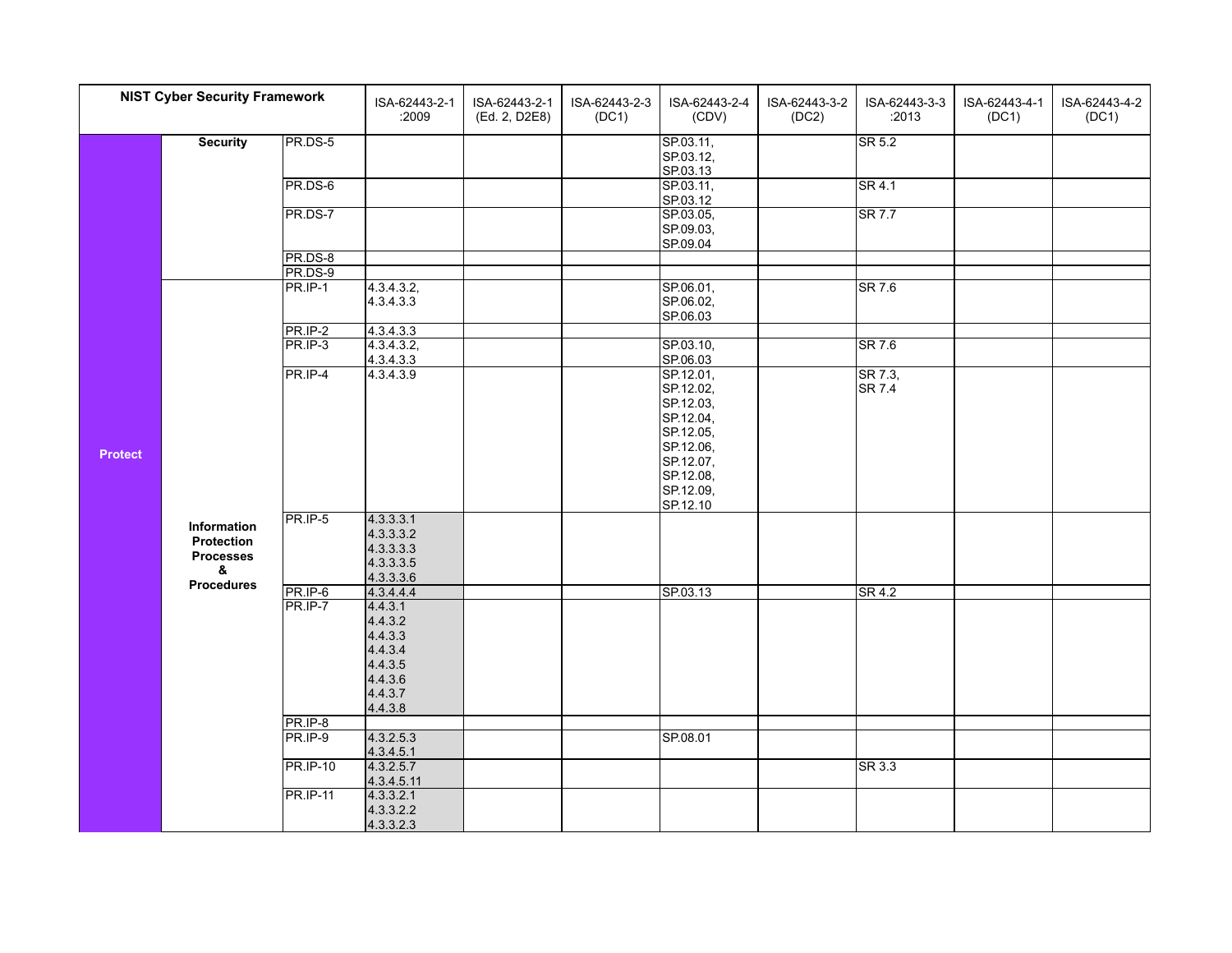| <b>NIST Cyber Security Framework</b> |                                 |                    | ISA-62443-2-1<br>:2009                                                                                            | ISA-62443-2-1<br>(Ed. 2, D2E8) | ISA-62443-2-3<br>(DC1) | ISA-62443-2-4<br>(CDV)                                                                 | ISA-62443-3-2<br>(DC2) | ISA-62443-3-3<br>:2013                                                               | ISA-62443-4-1<br>(DC1) | ISA-62443-4-2<br>(DC1) |
|--------------------------------------|---------------------------------|--------------------|-------------------------------------------------------------------------------------------------------------------|--------------------------------|------------------------|----------------------------------------------------------------------------------------|------------------------|--------------------------------------------------------------------------------------|------------------------|------------------------|
|                                      | <b>Maintenance</b>              | PR.MA-1            | 4.3.3.3.7                                                                                                         |                                |                        | SP.11.01,<br>SP.11.02,<br>SP.11.03,<br>SP.11.04,<br>SP.11.05,<br>SP.11.06,<br>SP.11.07 |                        |                                                                                      |                        |                        |
|                                      |                                 | PR.MA-2            | 4.3.3.6.5<br>4.3.3.6.6<br>4.3.3.6.7<br>4.3.3.6.8                                                                  |                                |                        | SP.07.01,<br>SP.07.02,<br>SP.07.03.<br>SP.07.04,<br>SP.03.10,<br>SP.05.05              |                        |                                                                                      |                        |                        |
|                                      |                                 | PR.PT-1            | 4.3.3.3.9,<br>4.3.3.5.8,<br>$4.3.4.4.7$ ,<br>4.4.2.1, 4.4.2.2,<br>4.4.2.4                                         |                                |                        | SP.08.02,<br>SP.08.03,<br>SP.09.04,<br>SP.12.09                                        |                        | SR 2.8,<br>SR 2.9,<br>SR 2.10,<br>SR 2.11,<br>SR 2.12                                |                        |                        |
|                                      |                                 | PR.PT-2<br>PR.PT-3 | 4.3.3.5.1                                                                                                         |                                |                        | SP.10.05<br>SP.09.01,                                                                  |                        | $S$ R 2.3<br>SR 1.1,                                                                 |                        |                        |
|                                      |                                 |                    | 4.3.3.5.2<br>4.3.3.5.3<br>4.3.3.5.4<br>4.3.3.5.5<br>4.3.3.5.6                                                     |                                |                        | SP.09.02,<br>SP.09.03,<br>SP.09.04,<br>SP.09.05,<br>SP.09.06,                          |                        | SR 1.2,<br>SR 1.3,<br>SR 1.4,<br>SR 1.5,<br>SR 1.6,                                  |                        |                        |
|                                      |                                 |                    | 4.3.3.5.7<br>4.3.3.5.8<br>4.3.3.6.1<br>4.3.3.6.2<br>4.3.3.6.3<br>4.3.3.6.4                                        |                                |                        | SP.09.07,<br>SP.07.01,<br>SP.07.02,<br>SP.07.03,<br>SP.07.04                           |                        | SR 1.7,<br>SR 1.8,<br>SR 1.9,<br>SR 1.10,<br>SR 1.11,<br>SR 1.12,                    |                        |                        |
|                                      | Protective<br><b>Technology</b> |                    | 4.3.3.6.5<br>4.3.3.6.6<br>4.3.3.6.7<br>4.3.3.6.8<br>4.3.3.6.9<br>4.3.3.7.1<br>4.3.3.7.2<br>4.3.3.7.3<br>4.3.3.7.4 |                                |                        |                                                                                        |                        | SR 1.13,<br>SR 2.1,<br>SR 2.2,<br>SR 2.3,<br>SR 2.4,<br>SR 2.5,<br>SR 2.6,<br>SR 2.7 |                        |                        |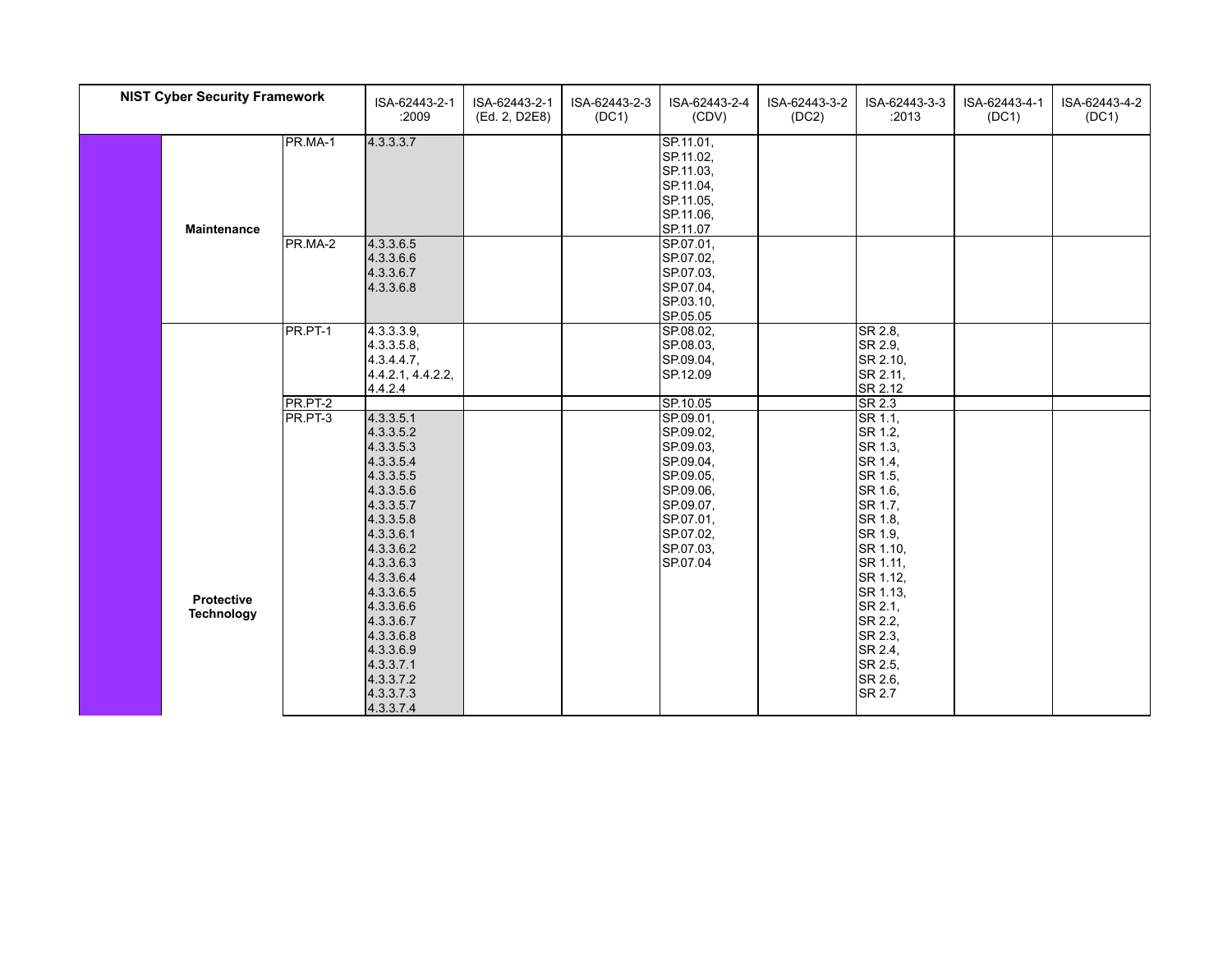| <b>NIST Cyber Security Framework</b> |                                        |                    | ISA-62443-2-1<br>:2009              | ISA-62443-2-1<br>(Ed. 2, D2E8) | ISA-62443-2-3<br>(DC1) | ISA-62443-2-4<br>(CDV)                                                                                                                     | ISA-62443-3-2<br>(DC2) | ISA-62443-3-3<br>:2013                                                                                    | ISA-62443-4-1<br>(DC1) | ISA-62443-4-2<br>(DC1) |
|--------------------------------------|----------------------------------------|--------------------|-------------------------------------|--------------------------------|------------------------|--------------------------------------------------------------------------------------------------------------------------------------------|------------------------|-----------------------------------------------------------------------------------------------------------|------------------------|------------------------|
|                                      |                                        | PR.PT-4<br>PR.PT-5 |                                     |                                |                        | SP.03.02,<br>SP.03.03,<br>SP.03.04,<br>SP.03.10,<br>SP.03.11,<br>SP.03.12,<br>SP.04.01,<br>SP.04.02,<br>SP.04.03,<br>SP.05.02,<br>SP.05.03 |                        | SR 3.1,<br>SR 3.5,<br>SR 3.8,<br>SR 4.1,<br>SR 4.3,<br>SR 5.1,<br>SR 5.2,<br>SR 5.3,<br>SR 7.1,<br>SR 7.6 |                        |                        |
|                                      |                                        | DE.AE-1            | 4.4.3.3                             |                                |                        |                                                                                                                                            |                        | SR 7.6                                                                                                    |                        |                        |
|                                      | <b>Anomalies</b><br>&<br><b>Events</b> | DE.AE-2            | 4.3.4.5.6<br>4.3.4.5.7<br>4.3.4.5.8 |                                |                        | SP.08.01                                                                                                                                   |                        | SR 2.8,<br>SR 2.9,<br>SR 2.10,<br>SR 2.11,<br>SR 2.12,<br>SR 3.9,<br>SR 6.1,<br>SR 6.2                    |                        |                        |
|                                      |                                        | DE.AE-3            |                                     |                                |                        | SP.08.02                                                                                                                                   |                        | S <sub>R</sub> 6.1                                                                                        |                        |                        |
|                                      |                                        | DE.AE-4            |                                     |                                |                        |                                                                                                                                            |                        |                                                                                                           |                        |                        |
|                                      |                                        | DE.AE-5            | 4.2.3.10                            |                                |                        |                                                                                                                                            |                        |                                                                                                           |                        |                        |
|                                      |                                        | DE.CM-1            |                                     |                                |                        | SP.08.03,<br>SP.08.04                                                                                                                      |                        | SR 6.2                                                                                                    |                        |                        |
|                                      |                                        | DE.CM-2            | 4.3.3.3.8                           |                                |                        |                                                                                                                                            |                        |                                                                                                           |                        |                        |
| <b>Detect</b>                        |                                        | DE.CM-3            |                                     |                                |                        |                                                                                                                                            |                        | SR 6.2                                                                                                    |                        |                        |
|                                      | <b>Continuous</b><br><b>Monitoring</b> | DE.CM-4            | 4.3.4.3.8                           |                                |                        | SP.10.01,<br>SP.10.02,<br>SP.10.03,<br>SP.10.04,<br>SP.10.05                                                                               |                        | SR 3.2                                                                                                    |                        |                        |
|                                      |                                        | DE.CM-5            |                                     |                                |                        |                                                                                                                                            |                        | $\overline{\text{SR }2.4}$                                                                                |                        |                        |
|                                      |                                        | DE.CM-6            |                                     |                                |                        |                                                                                                                                            |                        |                                                                                                           |                        |                        |
|                                      |                                        | DE.CM-7            |                                     |                                |                        |                                                                                                                                            |                        |                                                                                                           |                        |                        |
|                                      |                                        | DE.CM-8            | 4.2.3.1                             |                                |                        | SP.02.02,                                                                                                                                  |                        |                                                                                                           |                        |                        |
|                                      |                                        |                    | 4.2.3.7                             |                                |                        | SP.02.03                                                                                                                                   |                        |                                                                                                           |                        |                        |
|                                      |                                        | DE.DP-1            | 4.4.3.1                             |                                |                        |                                                                                                                                            |                        |                                                                                                           |                        |                        |
|                                      | <b>Detection</b>                       | DE.DP-2            | 4.4.3.2                             |                                |                        |                                                                                                                                            |                        |                                                                                                           |                        |                        |
|                                      | <b>Processes</b>                       | DE.DP-3            | 4.4.3.2                             |                                |                        |                                                                                                                                            |                        | SR 3.3                                                                                                    |                        |                        |
|                                      |                                        | DE.DP-4            | 4.3.4.5.9                           |                                |                        |                                                                                                                                            |                        | SR 6.1                                                                                                    |                        |                        |
|                                      |                                        | DE.DP-5            | 4.4.3.4                             |                                |                        |                                                                                                                                            |                        |                                                                                                           |                        |                        |
|                                      | <b>Response Planning</b>               | $RS.PL-1$          | 4.3.4.5.1                           |                                |                        | SP.08.01,<br>SP.11.02                                                                                                                      |                        |                                                                                                           |                        |                        |
|                                      |                                        | RS.CO-1            | 4.3.4.5.2,                          |                                |                        |                                                                                                                                            |                        |                                                                                                           |                        |                        |
|                                      |                                        |                    | 4.3.4.5.3,                          |                                |                        |                                                                                                                                            |                        |                                                                                                           |                        |                        |
|                                      |                                        |                    | 4.3.4.5.4                           |                                |                        |                                                                                                                                            |                        |                                                                                                           |                        |                        |
|                                      | Communications                         | RS.CO-2            | 4.3.4.5.5                           |                                |                        |                                                                                                                                            |                        |                                                                                                           |                        |                        |
|                                      |                                        | RS.CO-3            | 4.3.4.5.2                           |                                |                        |                                                                                                                                            |                        |                                                                                                           |                        |                        |